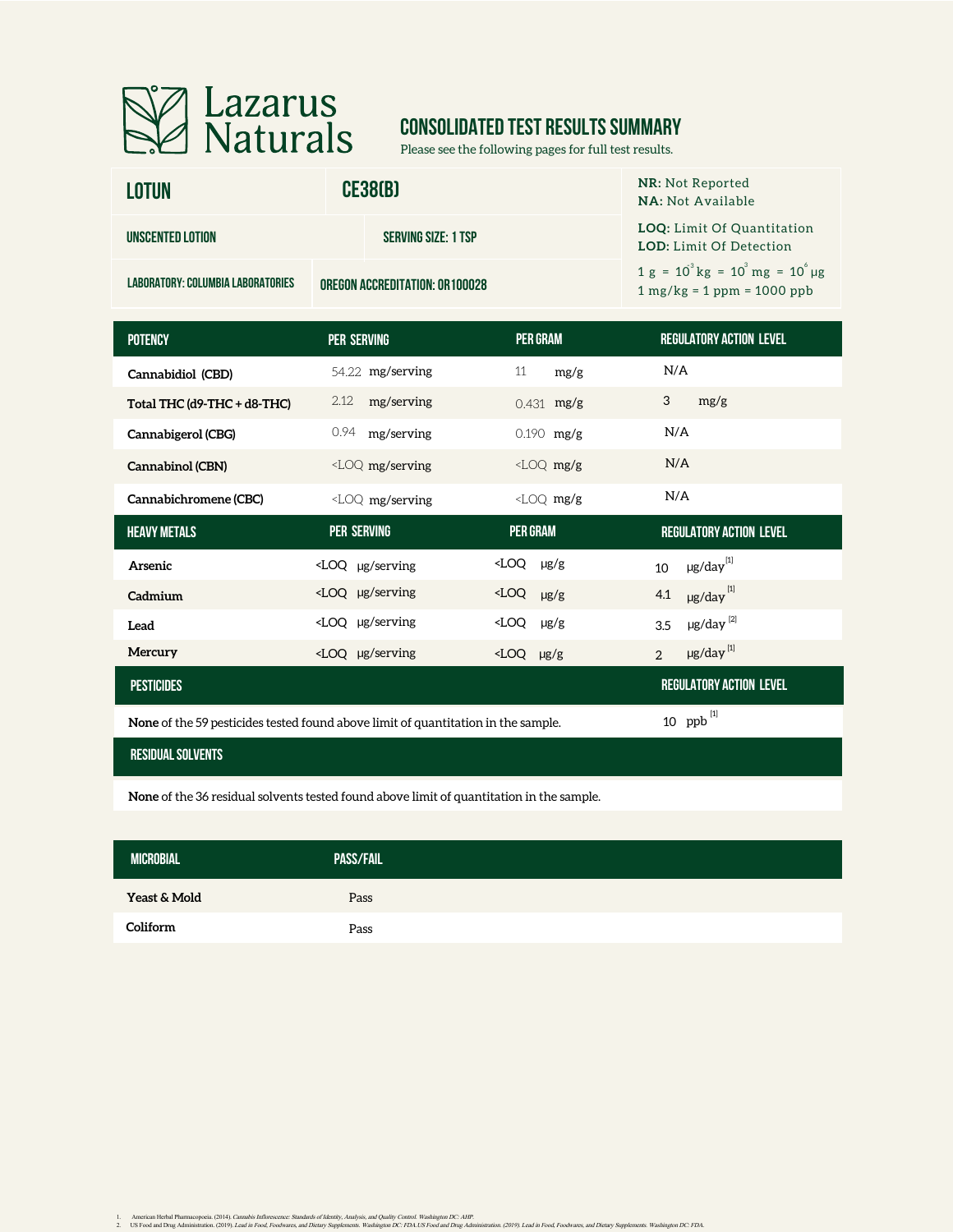



**Report Number: Report Date: ORELAP#:** 06/24/2020 OR100028 **Received:** 06/18/20 14:55 **Purchase Order:** 20-006322/D02.R01

**This is an amended version of report# 20-006322/D02.R00. Reason: Updated Product Identity.**

| <b>Customer:</b>         | Etz Hayim Holdings |
|--------------------------|--------------------|
| <b>Product identity:</b> | CE38(B)-LOTUN      |
| <b>Client/Metrc ID:</b>  | FORM-0617-CE38(B)  |
| <b>Laboratory ID:</b>    | 20-006322-0001     |

## **Summary**

| Potency:              |               |        |              | ----------    |                  |                                      |
|-----------------------|---------------|--------|--------------|---------------|------------------|--------------------------------------|
| Analyte per 1g        | <b>Result</b> | Limits | <b>Units</b> | <b>Status</b> | CBD-Total per 1g | 11.0 mg/1g                           |
| CBD per 1g            | 11.0          |        | mg/1g        |               |                  |                                      |
| CBDV per 1g           | 0.0612        |        | mg/1g        |               | THC-Total per 1g | $0.431$ mg/1g                        |
| CBG per 1g            | 0.190         |        | mg/1g        |               |                  |                                      |
| $\Delta$ 9-THC per 1q | 0.431         |        | mg/1g        |               |                  | (Reported in milligrams per serving) |
|                       |               |        |              |               |                  |                                      |

Page 1 of 7

Test results relate only to the parameters tested and to the samples as receive**d www.columbialaboratories.com**<br>In the understanding mention of DELAP and the Columbia Laboratory of the Mitter consent of this laboratory. Sa prior arrangements have been made.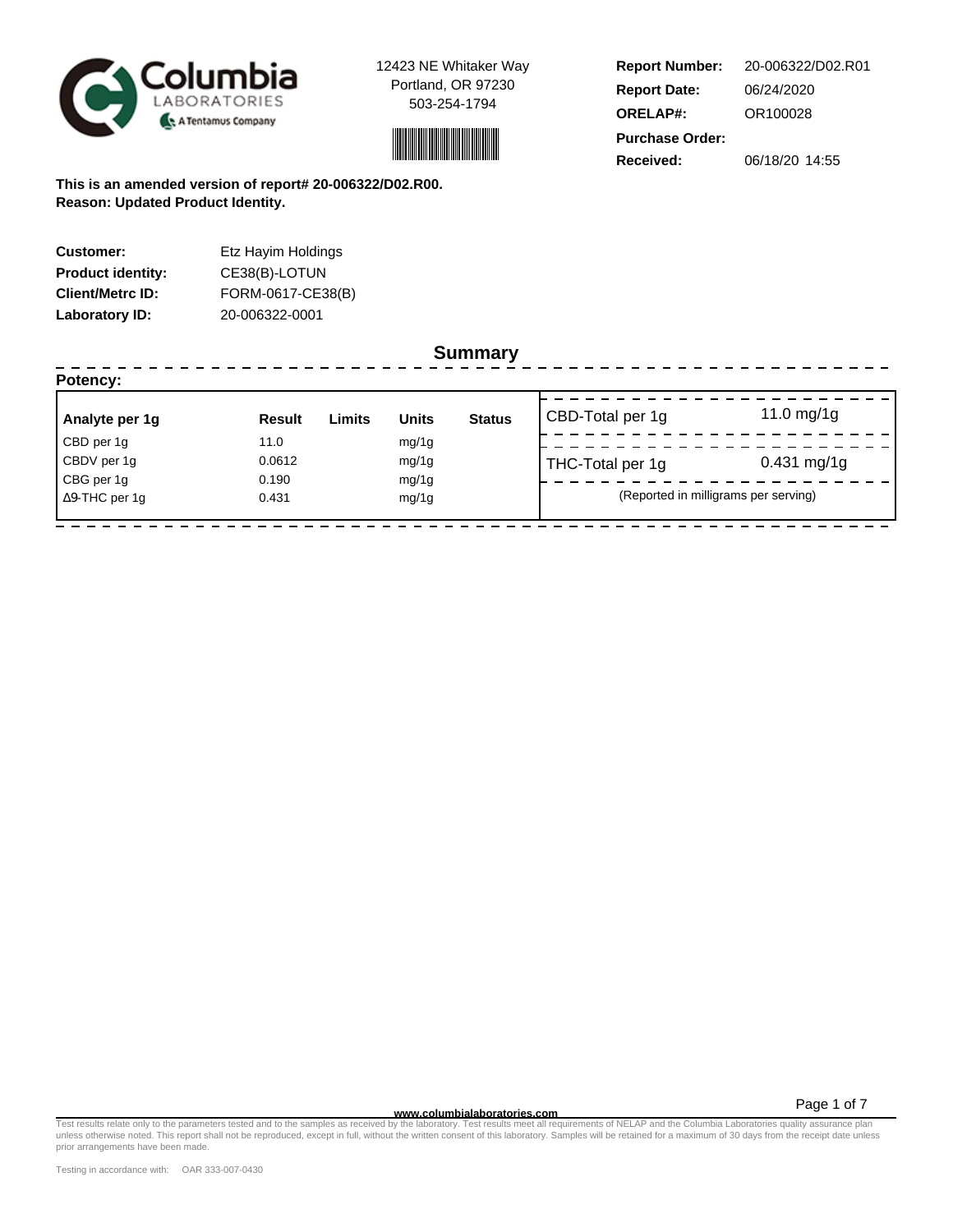



**Report Number: Report Date: ORELAP#:** 06/30/2020 OR100028 **Received:** 06/18/20 14:55 **Purchase Order:** 20-006322/D03.R00

| <b>Customer:</b>         | Etz Hayim Holdings |
|--------------------------|--------------------|
| <b>Product identity:</b> | CE38(B)-LOTUN      |
| <b>Client/Metrc ID:</b>  | FORM-0617-CE38(B)  |
| Laboratory ID:           | 20-006322-0003     |

**Summary**

### **Residual Solvents:**

All analytes passing and less than LOQ.

#### **Pesticides:**

All analytes passing and less than LOQ.

#### **Metals:**

Less than LOQ for all analytes.

Page 1 of 10

 $\equiv$ 

**www.columbialaboratories.com** Test results relate only to the parameters tested and to the samples as received by the laboratory. Test results meet all requirements of NELAP and the Columbia Laboratories quality assurance plan unless otherwise noted. This report shall not be reproduced, except in full, without the written consent of this laboratory. Samples will be retained for a maximum of 30 days from the receipt date unless prior arrangements have been made.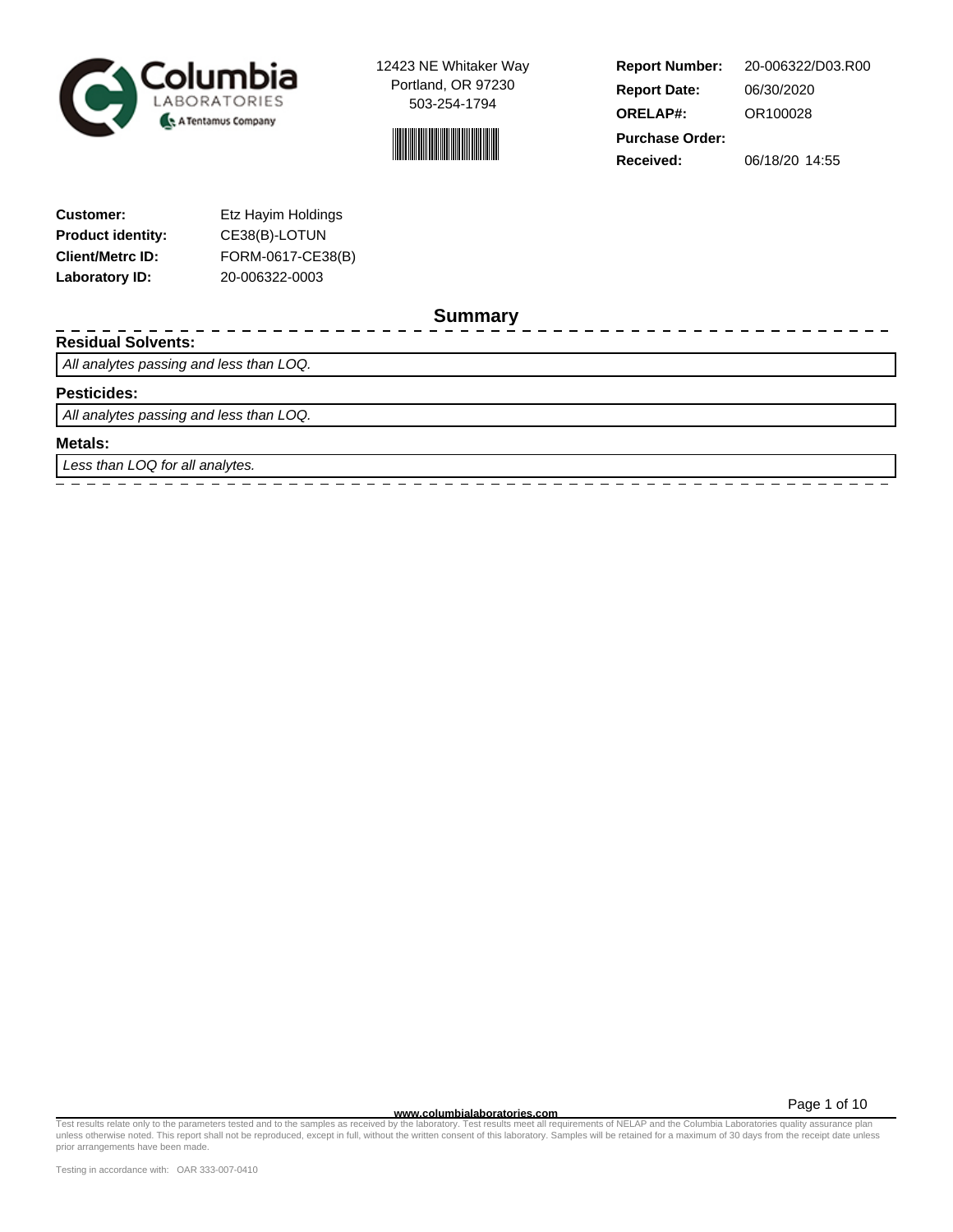



**Report Number: Report Date: ORELAP#:** 06/30/2020 OR100028 **Received:** 06/18/20 14:55 **Purchase Order:** 20-006322/D03.R00

**Customer:** Etz Hayim Holdings

| <b>Product identity:</b> | CE38(B)-LOTUN     |
|--------------------------|-------------------|
| <b>Client/Metrc ID:</b>  | FORM-0617-CE38(B) |
| <b>Sample Date:</b>      |                   |
| <b>Laboratory ID:</b>    | 20-006322-0003    |
| <b>Relinguished by:</b>  | Michael Mackay    |
| Temp:                    | 26 °C             |
|                          |                   |

## **Sample Results**

| <b>Solvents</b>                | Method EPA5021A |                   |      |              | <b>Batch 2005222</b><br><b>Units</b> $\mu$ g/g |         |                                |      |      | Analyze 06/24/20 11:18 AM |
|--------------------------------|-----------------|-------------------|------|--------------|------------------------------------------------|---------|--------------------------------|------|------|---------------------------|
| Analyte                        | Result          | Limits LOQ Status |      | <b>Notes</b> | Analyte                                        | Result  | <b>Limits LOQ Status Notes</b> |      |      |                           |
| 1,4-Dioxane                    | $<$ LOQ         | 380               | 100  | pass         | 2-Butanol                                      | $<$ LOQ | 5000                           | 200  | pass |                           |
| 2-Ethoxyethanol                | $<$ LOQ         | 160               | 30.0 | pass         | 2-Methylbutane                                 | $<$ LOQ |                                | 200  |      |                           |
| 2-Methylpentane                | $<$ LOQ         |                   | 30.0 |              | 2-Propanol (IPA)                               | $<$ LOQ | 5000                           | 200  | pass |                           |
| 2,2-Dimethylbutane             | $<$ LOQ         |                   | 30.0 |              | 2,2-Dimethylpropane                            | $<$ LOQ |                                | 200  |      |                           |
| 2,3-Dimethylbutane             | $<$ LOQ         |                   | 30.0 |              | 3-Methylpentane                                | $<$ LOQ |                                | 30.0 |      |                           |
| Acetone                        | $<$ LOQ         | 5000              | 200  | pass         | Acetonitrile                                   | $<$ LOQ | 410                            | 100  | pass |                           |
| Benzene                        | $<$ LOQ         | 2.00              | 1.00 | pass         | Butanes (sum)                                  | < LOQ   | 5000                           | 400  | pass |                           |
| Cyclohexane                    | $<$ LOQ         | 3880              | 200  | pass         | Ethanol <sup>t</sup>                           | $<$ LOQ |                                | 200  |      |                           |
| Ethyl acetate                  | $<$ LOQ         | 5000              | 200  | pass         | Ethyl benzene                                  | $<$ LOQ |                                | 200  |      |                           |
| Ethyl ether                    | $<$ LOQ         | 5000              | 200  | pass         | Ethylene glycol                                | $<$ LOQ | 620                            | 200  | pass |                           |
| Ethylene oxide                 | $<$ LOQ         | 50.0              | 30.0 | pass         | Hexanes (sum)                                  | $<$ LOQ | 290                            | 150  | pass |                           |
| Isopropyl acetate              | $<$ LOQ         | 5000              | 200  | pass         | Isopropylbenzene                               | $<$ LOQ | 70.0                           | 30.0 | pass |                           |
| m,p-Xylene                     | $<$ LOQ         |                   | 200  |              | Methanol                                       | $<$ LOQ | 3000                           | 200  | pass |                           |
| Methylene chloride             | $<$ LOQ         | 600               | 200  | pass         | Methylpropane                                  | $<$ LOQ |                                | 200  |      |                           |
| n-Butane                       | $<$ LOQ         |                   | 200  |              | n-Heptane                                      | $<$ LOQ | 5000                           | 200  | pass |                           |
| n-Hexane                       | $<$ LOQ         |                   | 30.0 |              | n-Pentane                                      | $<$ LOQ |                                | 200  |      |                           |
| o-Xylene                       | $<$ LOQ         |                   | 200  |              | Pentanes (sum)                                 | $<$ LOQ | 5000                           | 600  | pass |                           |
| Propane                        | $<$ LOQ         | 5000              | 200  | pass         | Tetrahydrofuran                                | $<$ LOQ | 720                            | 100  | pass |                           |
| Toluene                        | $<$ LOQ         | 890               | 100  | pass         | <b>Total Xylenes</b>                           | $<$ LOQ |                                | 400  |      |                           |
| <b>Total Xylenes and Ethyl</b> | $<$ LOQ         | 2170              | 600  | pass         |                                                |         |                                |      |      |                           |

Page 2 of 10

— et al., and the parameters tested and to the samples as receive**d www.columbialaboratories.com**<br>Test requirements of NELAP and the Columbia Laboratory on the Microsofty. Test results meet all requirements of NELAP and th prior arrangements have been made.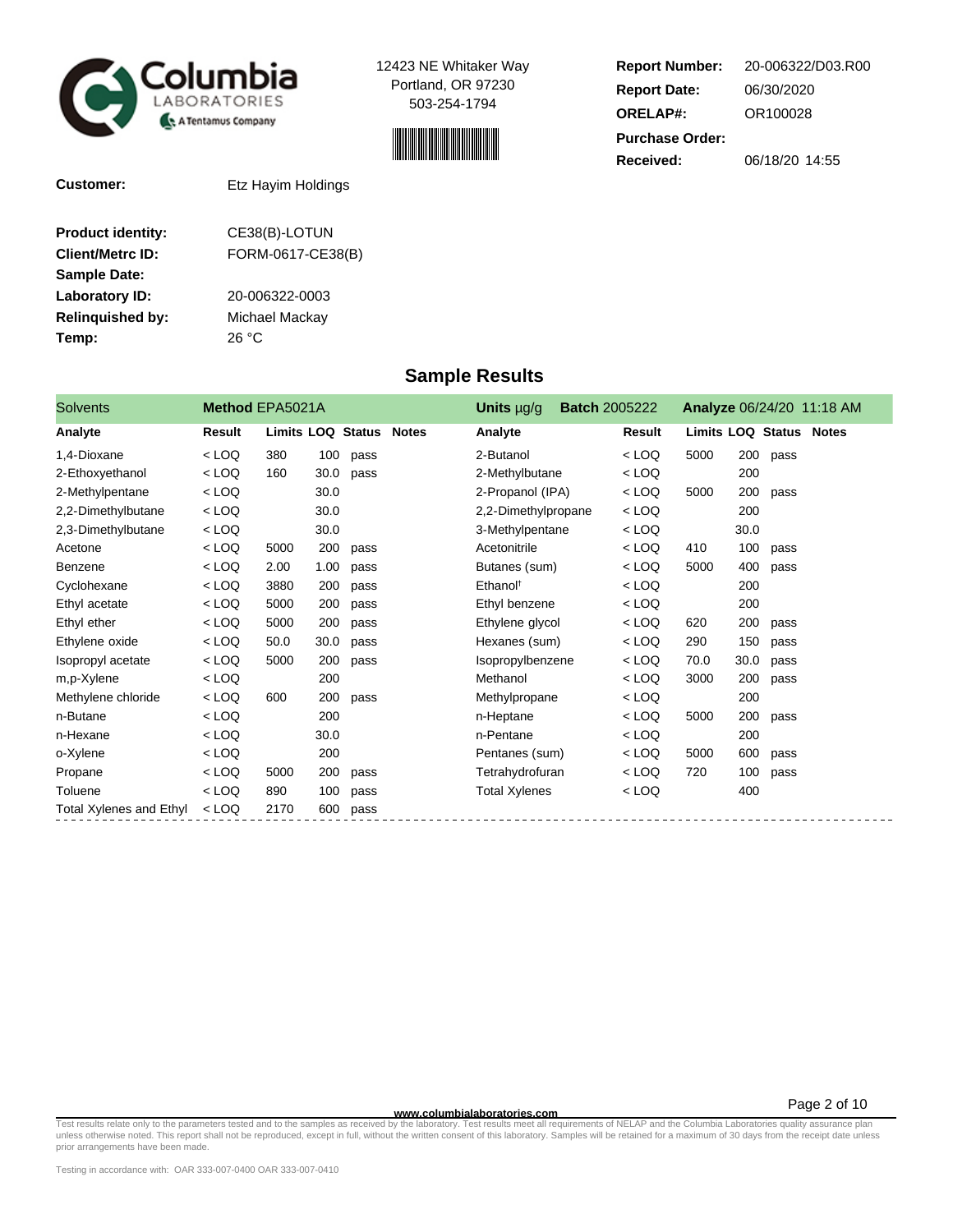



| Report Number:         | 20-006322/D03.R00                                                                                      |
|------------------------|--------------------------------------------------------------------------------------------------------|
| <b>Report Date:</b>    | 06/30/2020                                                                                             |
| <b>ORELAP#:</b>        | OR100028                                                                                               |
| <b>Purchase Order:</b> |                                                                                                        |
| Received:              | 06/18/20 14:55                                                                                         |
| $- - - - -$            | $\mathbf{A} \mathbf{A} \mathbf{A} = \mathbf{A} \mathbf{A} \mathbf{A} \mathbf{A} \mathbf{A} \mathbf{A}$ |

| <b>Pesticides</b> |         |      |                         | Method AOAC 2007.01 & EN 15662 (mod) Units mg/kg Batch 2005263 |               |      | Analyze 06/25/20 10:35 AM |
|-------------------|---------|------|-------------------------|----------------------------------------------------------------|---------------|------|---------------------------|
| Analyte           | Result  |      | Limits LOQ Status Notes | Analyte                                                        | <b>Result</b> |      | Limits LOQ Status Notes   |
| Abamectin         | $<$ LOQ | 0.50 | $0.250$ pass            | Acephate                                                       | $<$ LOQ       | 0.40 | $0.250$ pass              |
| Acequinocyl       | $<$ LOQ | 2.0  | $1.00$ pass             | Acetamiprid                                                    | $<$ LOQ       | 0.20 | $0.100$ pass              |
| Aldicarb          | $<$ LOQ | 0.40 | $0.200$ pass            | Azoxystrobin                                                   | $<$ LOQ       | 0.20 | $0.100$ pass              |
| <b>Bifenazate</b> | $<$ LOQ | 0.20 | $0.100$ pass            | <b>Bifenthrin</b>                                              | $<$ LOQ       | 0.20 | $0.100$ pass              |
| <b>Boscalid</b>   | $<$ LOQ | 0.40 | $0.200$ pass            | Carbaryl                                                       | $<$ LOQ       | 0.20 | $0.100$ pass              |
| Carbofuran        | $<$ LOQ | 0.20 | $0.100$ pass            | Chlorantraniliprole                                            | $<$ LOQ       | 0.20 | $0.100$ pass              |
| Chlorfenapyr      | $<$ LOQ | 1.0  | $0.500$ pass            | Chlorpyrifos                                                   | $<$ LOQ       | 0.20 | $0.100$ pass              |
| Clofentezine      | $<$ LOQ | 0.20 | $0.100$ pass            | Cyfluthrin                                                     | $<$ LOQ       | 1.0  | $0.500$ pass              |
| Cypermethrin      | $<$ LOQ | 1.0  | $0.500$ pass            | Daminozide                                                     | $<$ LOQ       | 1.0  | $0.500$ pass              |
| Diazinon          | $<$ LOQ | 0.20 | $0.100$ pass            | <b>Dichlorvos</b>                                              | $<$ LOQ       | 1.0  | $0.500$ pass              |
| Dimethoate        | $<$ LOQ | 0.20 | $0.100$ pass            | Ethoprophos                                                    | $<$ LOQ       | 0.20 | $0.100$ pass              |
| Etofenprox        | $<$ LOQ | 0.40 | $0.200$ pass            | Etoxazole                                                      | $<$ LOQ       | 0.20 | $0.100$ pass              |
| Fenoxycarb        | $<$ LOQ | 0.20 | $0.100$ pass            | Fenpyroximate                                                  | $<$ LOQ       | 0.40 | $0.200$ pass              |
| Fipronil          | $<$ LOQ | 0.40 | $0.200$ pass            | Flonicamid                                                     | $<$ LOQ       | 1.0  | $0.400$ pass              |
| Fludioxonil       | $<$ LOQ | 0.40 | $0.200$ pass            | Hexythiazox                                                    | $<$ LOQ       | 1.0  | $0.400$ pass              |
| Imazalil          | $<$ LOQ | 0.20 | $0.100$ pass            | Imidacloprid                                                   | $<$ LOQ       | 0.40 | $0.200$ pass              |
| Kresoxim-methyl   | $<$ LOQ | 0.40 | $0.200$ pass            | Malathion                                                      | $<$ LOQ       | 0.20 | $0.100$ pass              |
| Metalaxyl         | $<$ LOQ | 0.20 | $0.100$ pass            | Methiocarb                                                     | $<$ LOQ       | 0.20 | $0.100$ pass              |
| Methomyl          | $<$ LOQ | 0.40 | $0.200$ pass            | <b>MGK-264</b>                                                 | $<$ LOQ       | 0.20 | 0.100 pass                |
| Myclobutanil      | $<$ LOQ | 0.20 | $0.100$ pass            | Naled                                                          | $<$ LOQ       | 0.50 | $0.250$ pass              |
| Oxamyl            | $<$ LOQ | 1.0  | $0.500$ pass            | Paclobutrazole                                                 | $<$ LOQ       | 0.40 | $0.200$ pass              |
| Parathion-Methyl  | $<$ LOQ | 0.20 | 0.200 pass              | Permethrin                                                     | $<$ LOQ       | 0.20 | $0.100$ pass              |
| Phosmet           | $<$ LOQ | 0.20 | $0.100$ pass            | Piperonyl butoxide                                             | $<$ LOQ       | 2.0  | $1.00$ pass               |
| Prallethrin       | $<$ LOQ | 0.20 | $0.200$ pass            | Propiconazole                                                  | $<$ LOQ       | 0.40 | $0.200$ pass              |
| Propoxur          | $<$ LOQ | 0.20 | $0.100$ pass            | Pyrethrin I (total)                                            | $<$ LOQ       | 1.0  | $0.500$ pass              |
| Pyridaben         | $<$ LOQ | 0.20 | $0.100$ pass            | Spinosad                                                       | $<$ LOQ       | 0.20 | 0.100 pass                |
| Spiromesifen      | $<$ LOQ | 0.20 | $0.100$ pass            | Spirotetramat                                                  | $<$ LOQ       | 0.20 | $0.100$ pass              |
| Spiroxamine       | $<$ LOQ | 0.40 | $0.200$ pass            | Tebuconazole                                                   | $<$ LOQ       | 0.40 | $0.200$ pass              |
| Thiacloprid       | $<$ LOQ | 0.20 | $0.100$ pass            | Thiamethoxam                                                   | $<$ LOQ       | 0.20 | $0.100$ pass              |
| Trifloxystrobin   | $<$ LOQ | 0.20 | $0.100$ pass            |                                                                |               |      |                           |
|                   |         |      |                         |                                                                |               |      |                           |

| <b>Metals</b> |         |        |       |            |              |          |                     |              |
|---------------|---------|--------|-------|------------|--------------|----------|---------------------|--------------|
| Analyte       | Result  | Limits | Units | <b>LOQ</b> | <b>Batch</b> | Analyze  | Method              | <b>Notes</b> |
| Arsenic       | $<$ LOQ |        | ma/ka | 0.0425     | 2005372      | 06/29/20 | AOAC 2013.06 (mod.) | X            |
| Cadmium       | $<$ LOQ |        | ma/ka | 0.0425     | 2005372      | 06/29/20 | AOAC 2013.06 (mod.) | Х            |
| Lead          | $<$ LOQ |        | ma/ka | 0.0425     | 2005372      | 06/29/20 | AOAC 2013.06 (mod.) | X            |
| Mercury       | $<$ LOQ |        | ma/ka | 0.0212     | 2005372      | 06/29/20 | AOAC 2013.06 (mod.) | X            |

**WWW.columbialaboratories.com**<br>unless otherwise noted. This report shall not be reproduced, except in full, without the written consent of this laboratory. Test results meet all requirements of NELAP and the Columbia Labor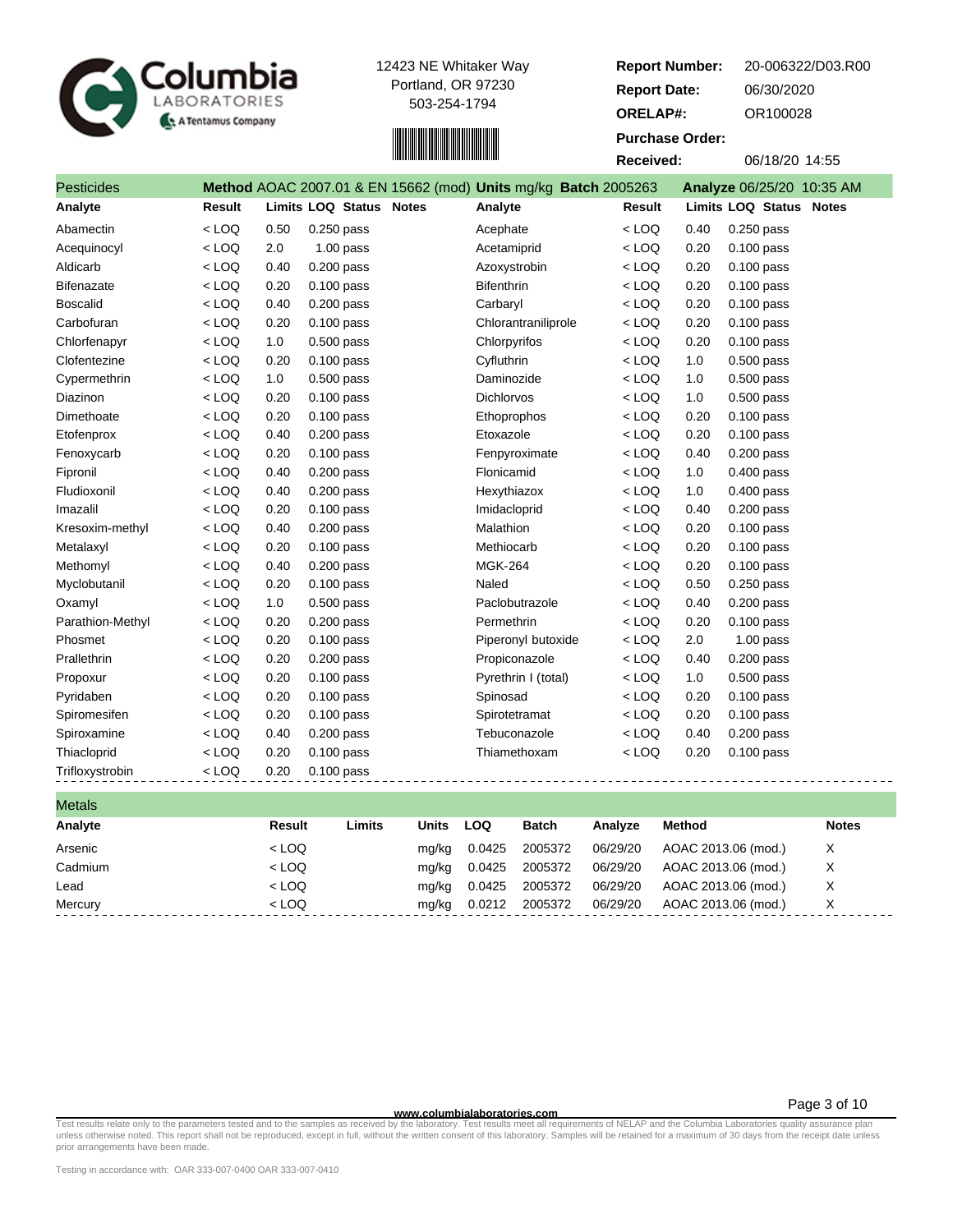



**Report Number: Report Date: ORELAP#:** 06/30/2020 OR100028 **Received:** 06/18/20 14:55 **Purchase Order:** 20-006322/D04.R00

| <b>Customer:</b>         | Etz Hayim Holdings |
|--------------------------|--------------------|
| <b>Product identity:</b> | CE38(B)-LOTUN      |
| <b>Client/Metrc ID:</b>  | FORM-0617-CE38(B)  |
| Laboratory ID:           | 20-006322-0002     |

**Summary**

| ----<br>Microbiolog<br>www.          |
|--------------------------------------|
| Less than LOQ for all<br>l analytes. |
|                                      |

Test results relate only to the parameters tested and to the samples as received by the laboratory. Test results meet all requirements of NELAP and the Columbia Laboratories quality assurance plan<br>unless otherwise noted. T